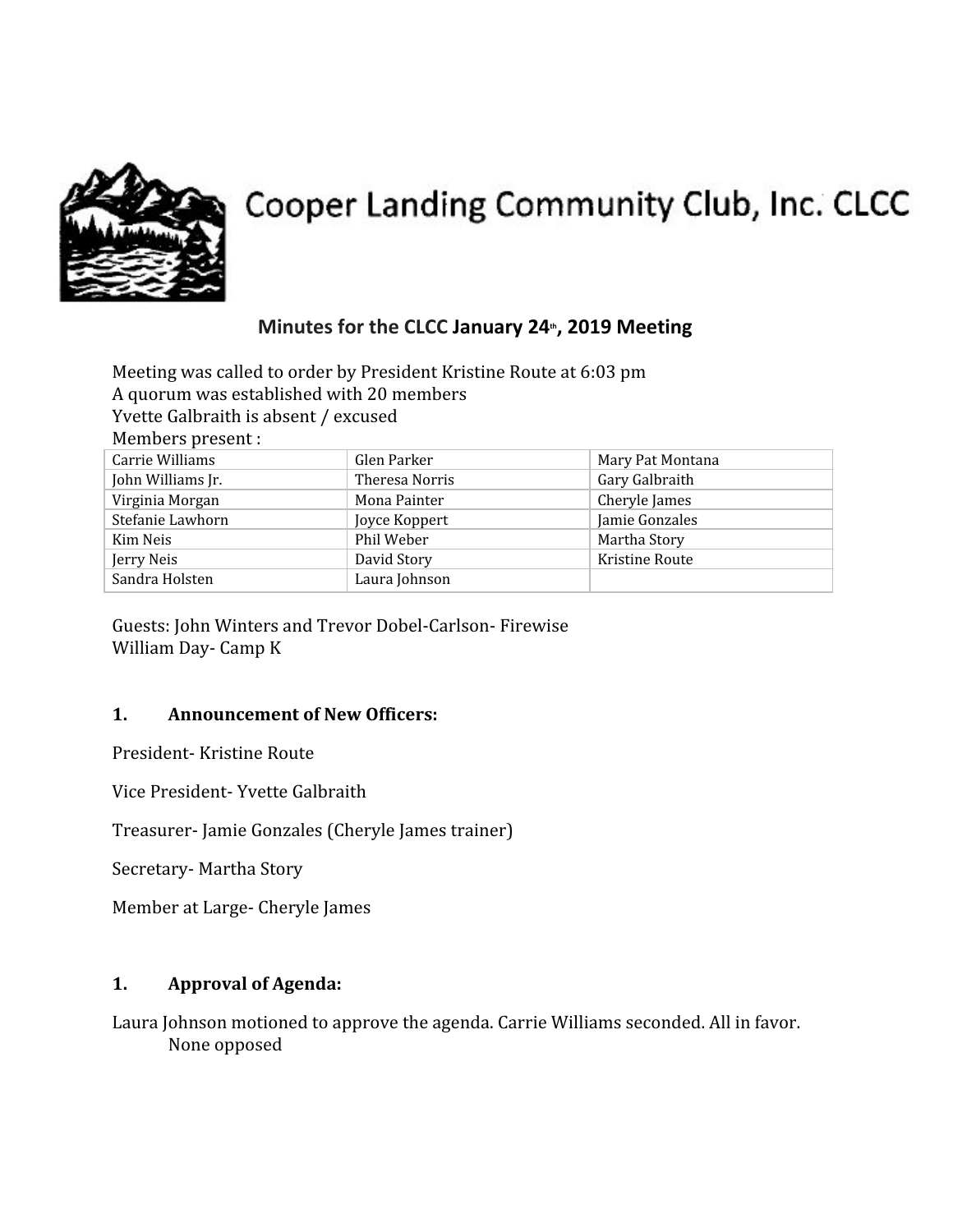### **2. Approval of Minutes:** Minutes from the November meeting were reviewed.

Virginia Morgan motioned to approve the minutes. Cheryle James seconded. All in favor. None opposed.

## **4. Approval of Treasurer's Report:**

- The treasurer's report shows a balance on hand of \$39,297.90. We have \$3,692.73 in Checking, \$28,709.25 in Savings, and \$6,271.98 in Gaming.
- There was a \$3,070.20 loss for KMTA Grant for the Youth Group Project which will be paid back as early as June and as late as September
- Sandra Holsten motioned to approve the treasurer's report. Carrie Williams seconded. All in favor. None opposed.
- Virginia Morgan asked if anyone is checking if the library sweepstakes checks are all cashed. Cheryle James said that Alma Fowler gave hers back.
- Cheryle James is going to talk with new operators for pull tabs.

#### **5. Correspondence:**

None received

#### **6. Committee Reports:**

- A. Youth Group have started on the interviews of the elders in the community and are enjoying their stories.
- B. Gun Club- Laura James
- 1. Banquet at Princess May  $11<sup>th</sup>$  with buffet
- 2. 13 acres of timber have already been removed
- 3. Applying for a \$75,000 grant in February
	- C. Walkables
- 1. Cleared a chunk of Bean Creek foot path from the volleyball court to where Bean Creek meets the road
- 2. UAA engineering students adopted Walkables as a project for the Spring semester
- 3. They are looking at options for a pedestrian path across the Cooper Creek bridge.
- 4. Trail Run will is June  $8<sup>th</sup>$
- 5. Made \$200 in grocery bags sales. Let David Story know if you want any bags
	- D. Cert and CLES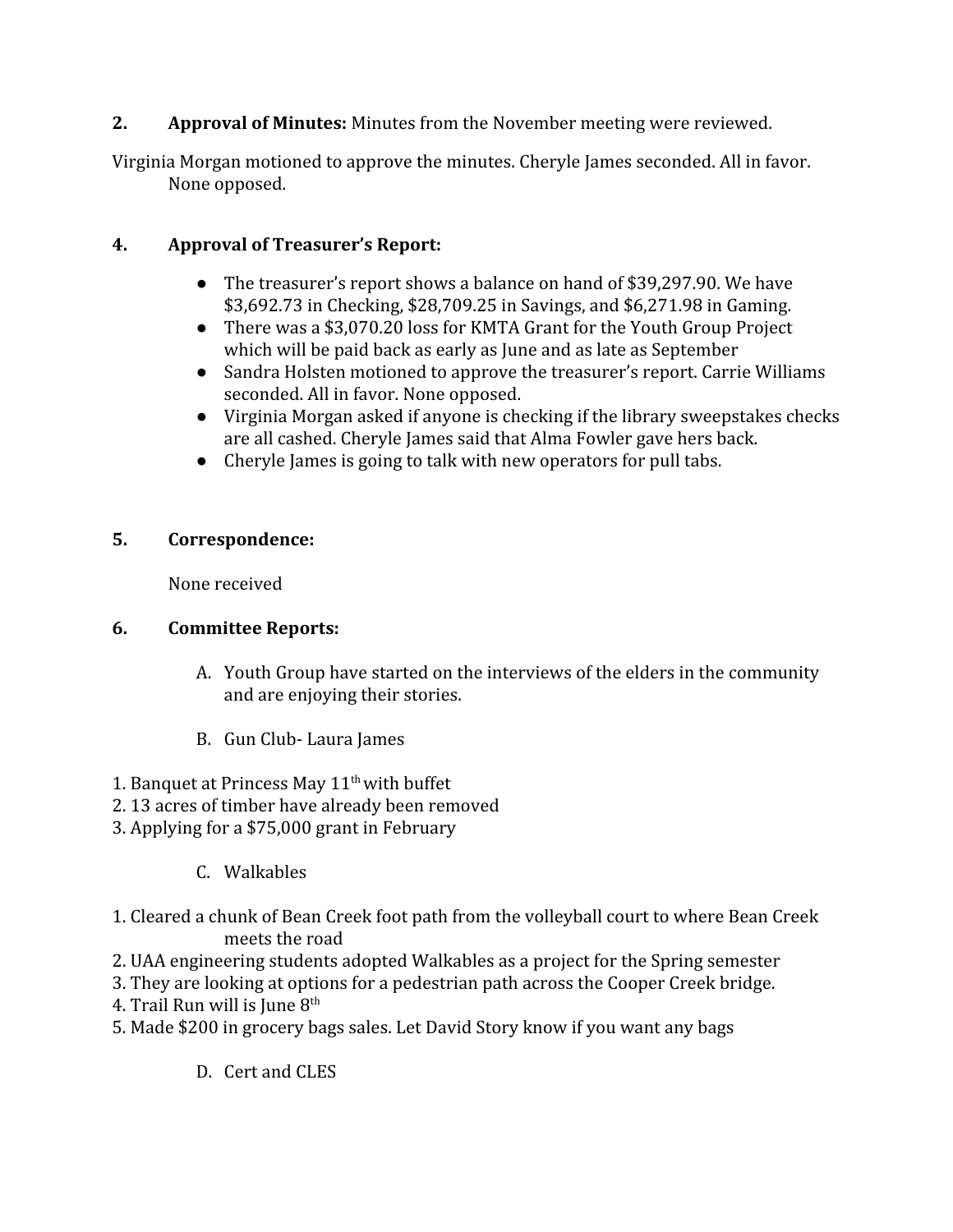CERT-

- The Borough will do annual maintenance of the generator
- Friday is the last day to get assistance for earthquake damage through OEM (office of Emergency Management)
- The Borough will help get satellite phones for the Hall (CLES already has them)

### CLES-

Carrie Williams is new chair

- 10 people in ETT class (9 out of 10 are local). Some of the trainees will transition to EMT 1
- Need help driving and babysitting for the volunteers
- Code Blue grant to get a new ambulance. They are deciding on whether or not to get a power gurney for the ambulance
- Colin wanted to thank community club for \$1,000
- EPHESA will be meeting at CLES on third Thursday of February. They give CLES \$15,000 a year which is not enough money to operate
- E. APC
- 1. Meeting next week is cancelled
- 2. The KPB would like community thoughts on planning use of borough owned land (Tract C) between Sunrise and the transfer station.
- 3. APC will post public notice of upcoming work sessions.
- 4. Next regular meeting is Wednesday, March  $6^{\text{th}}$  at 6pm.

# **7. Presentations:**

A. Alaska Firewise Firebreak Proposal – John Winters and Trevor Dobel-Carlson

John Winters is the stewardship forester for the Alaska Division of Forestry who works out of Homer. He works on the Kenai peninsula and Kodiak Island doing

extension forestry. He also performs Firewise assessments.

The Federal Government funded a fire protection area for Cooper Landing.

His project entails

-Grants and education for homeowners on how to fire-wise property

-He will assist and augment fire protection for this community

Fire breaks to protect the community

Foresters have moved away from the clear-cut firebreaks (unless in certain conditions like dense black spruce) and use other techniques including

working with natural barriers such as creeks and meadows. In these firebreaks, he will leave willow, alder, and hardwood stands and cut spruce and dead trees. If a spruce tree is a certain size he might leave it and limb it.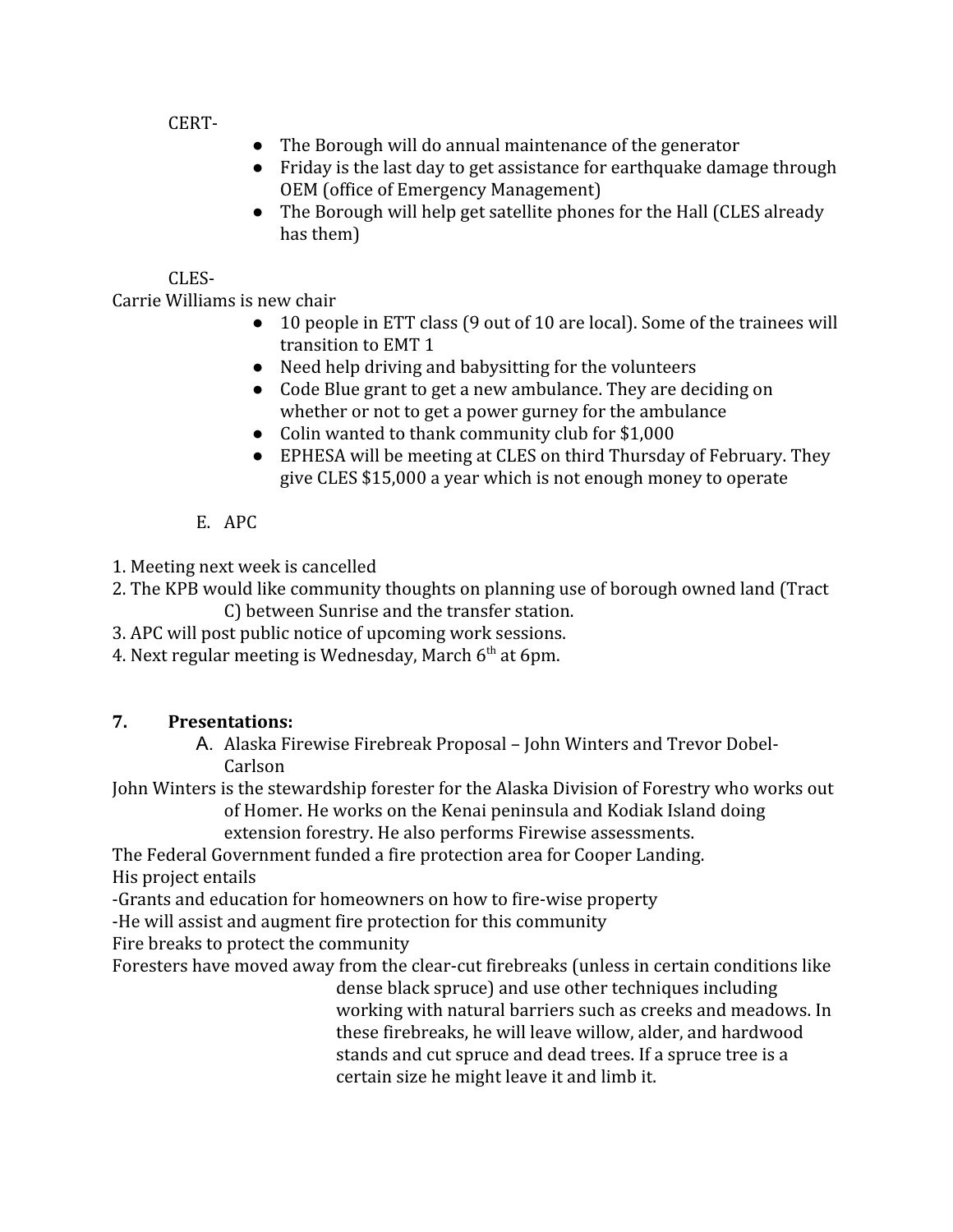The goal is to create a hardwood habitat and make the existing stands healthier. Work will happen in the fall.

These firebreaks are not necessarily for stopping a fire, but more for slowing it down and allowing the firefighting resources to be readied.

He is trying to use hand crews instead of equipment to minimize damage to the resources and other uses of the project area (unwanted atv access/use etc,).

He hopes to make wood available to the neighbors/community whenever possible and would pile and burn or chip all the remaining cut wood.

Members asked questions about trapping, illegal camping, and bark beetle and it was decided that there will be a more in-depth meeting to discuss his plan. David Story with the CLAPC agreed to talk with him about setting up a meeting.

B. Camp Kushtaka - Will Day

Will Day runs Camp Kushtaka. He lives in Anchorage in the winter and Cooper Landing in the summer. He wanted to meet the community and introduce himself. Camp K also has openings for seasonal workers.

#### **8. Old Business: None.**

#### **9. New Business:**

A. Hall Rental Rates

Upon looking at rental rates for other similar venues, the community club wishes to raise rates.

- Proposed change to \$750 for non-local conference, meeting, or wedding (from \$500)
- Proposed change to \$550 for local conference, meeting, or wedding (from \$300)
- Proposed change to \$150 for CLCC member conference, or wedding (from \$100)
- Meeting price for CLCC members will remain at \$100

Note: CLCC members must be registered to vote in Cooper Landing and have attended one Community Club meeting in the last year

There was a motion to make the categories ONLY members and non- members (with potential waivers for lifetime members and other circumstances)

Laura Johnson motioned to approve the fee and member category changes. David Story seconded. All in favor. None opposed.

Carrie Williams requests a flier to take to the home show and the sports show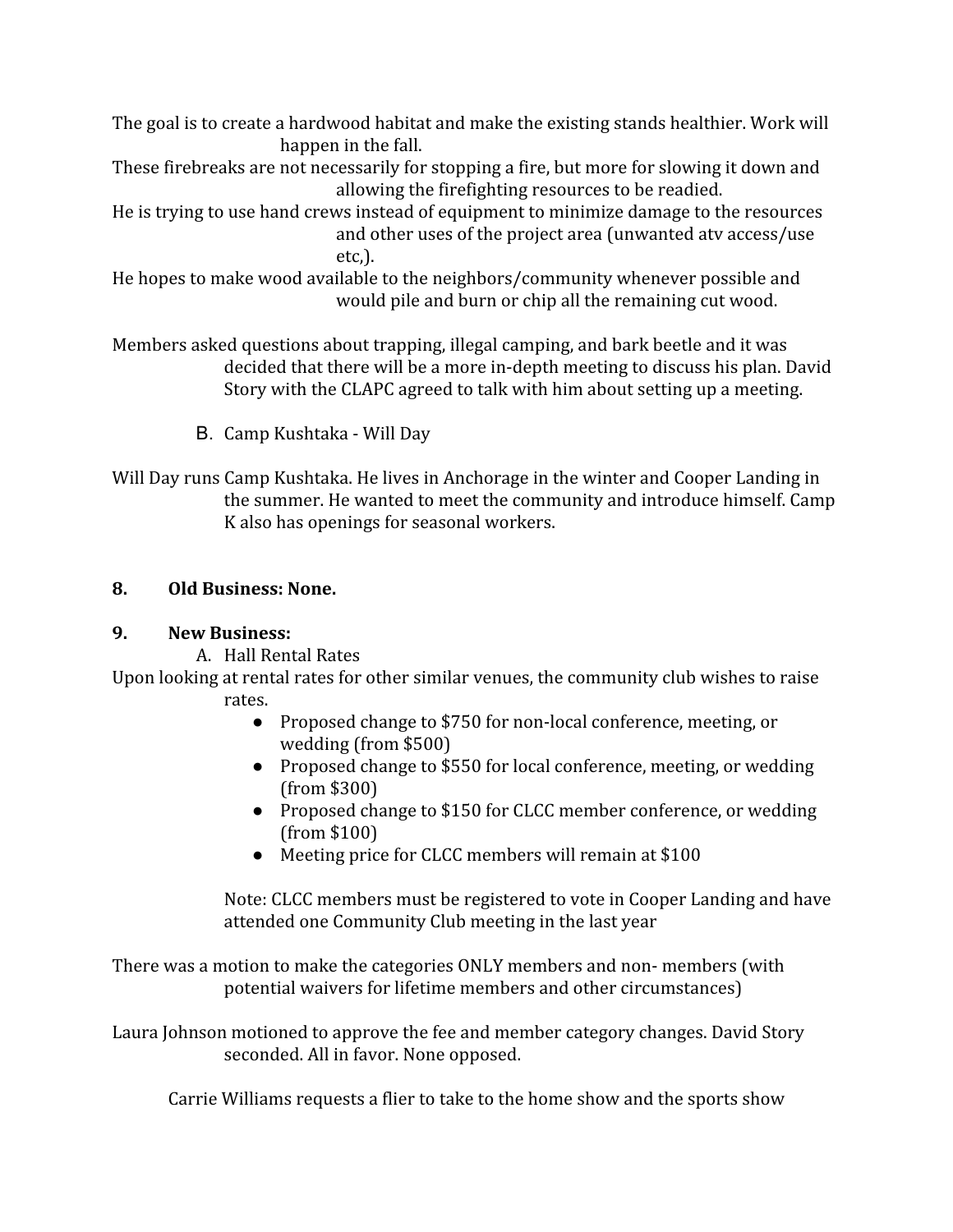B. 70<sup>th</sup> Anniversary Birthday Bash

The Cooper Landing Community Club was established 70 years ago.

- The Community Club would like to host a birthday bash this summer. We are looking to partner with regatta and do birthday bash afterwards. We will have cake, food, and beer. We are also looking into getting a DJ (\$1,400 as opposed to a band that is \$2,500) and are checking on the possibility of getting GCI to help pay for things. GCI wanted to do something to pay back the town for the service issues years ago. Other funding sources are also being looked at.
- It is also the  $25<sup>th</sup>$  anniversary of the softball tournament which we are also looking into doing something special for.
- Gary Galbraith motioned to proceed with planning birthday bash. Laura James seconded. Mona Painter amended to only spend \$2,000 of the community club funds. All in favor. None opposed. Motion passes with amendment.
	- C. Hall Coordinator Introduction
- Mary Pat Montana looks forward to getting to know people. Moved here 9 years ago. She will serve as the new hall coordinator.
	- D. Government shutdown
- Phil Weber brought attention to the fact that some community members might be affected by the extended shutdown of the federal government. He thought the community should do something to help these folks out. Carrie Williams suggested we reach out through the Crier to see if people need help via monetary funds or a food drive. This information will be kept confidential. Community Club will reach out via Crier to assess need.

#### **10. Announcements:**

- A. A Winter Tea Social was held yesterday and 30 folks attended
- 1. Yvette Galbraith is planning on doing another one potentially with beer and pizza instead.
	- B. Voices of the Kenai
- 1. There will be a talk about climate change and environment at the Senior Center on February  $12<sup>th</sup>$  at  $11:30$ .
	- C. May  $4<sup>th</sup>$  there will be a health fair at the school.